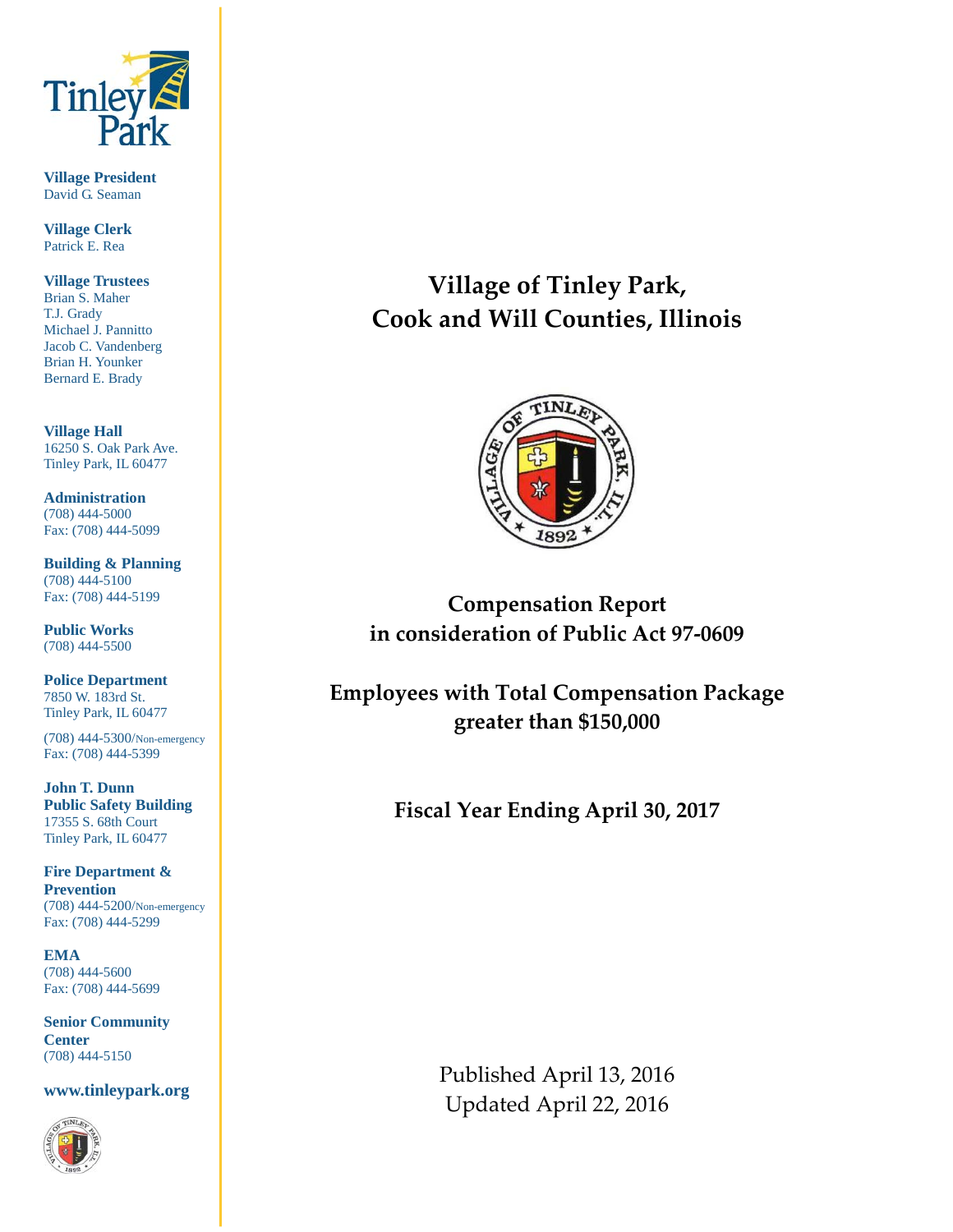

**Village President** David G. Seaman

**Village Clerk** Patrick E. Rea

**Village Trustees** Brian S. Maher T.J. Grady Michael J. Pannitto Jacob C. Vandenberg Brian H. Younker Bernard E. Brady

**Village Hall** 16250 S. Oak Park Ave. Tinley Park, IL 60477

**Administration** (708) 444-5000 Fax: (708) 444-5099

**Building & Planning** (708) 444-5100 Fax: (708) 444-5199

**Public Works** (708) 444-5500

**Police Department** 7850 W. 183rd St. Tinley Park, IL 60477

(708) 444-5300/Non-emergency Fax: (708) 444-5399

**John T. Dunn Public Safety Building** 17355 S. 68th Court Tinley Park, IL 60477

**Fire Department & Prevention** (708) 444-5200/Non-emergency Fax: (708) 444-5299

**EMA** (708) 444-5600 Fax: (708) 444-5699

**Senior Community Center** (708) 444-5150

**www.tinleypark.org**



## **EMPLOYEE COMPENSATION**

In August 2011 Public Act 97-0609 became law. This Act amended the Illinois Open Meetings Act and the Illinois Pension Code and requires additional disclosures to be provided by Illinois public bodies.

The Act provides that any Illinois Municipal Retirement Fund (IMRF) employer that approves an IMRF eligible employee's total compensation package equal to or in excess of \$150,000 per year must post the total compensation package at least 6 days before the approval of said compensation package or a budget. The Act requires that all IMRF employers must post information for each IMRF eligible employee having a total compensation package that exceeds \$75,000 per year within 6 days of approval of a budget.

For purposes of the Act, "Total Compensation Package" means payments by the employer to the employee for salary, health insurance, a housing allowance, a vehicle allowance, a clothing allowance, bonuses, loans, vacation days granted, and sick days granted. This definition of "Total Compensation Package" under the Act includes only items that are paid directly to the employee, and not expenses incurred by the employer for the benefit of the employee. Accordingly, expenses such as health insurance premiums, and retirement system contributions (which would also include the employer share of contributions for Social Security and Medicare) paid by the Village to companies or individuals other than the employees would not be included in the computation of the Total Compensation Package. An employee's vacation time is provided in accordance with Section 6.6 of the Village of Tinley Park Personnel Manual and is included within the salary for the position and is not an additional compensation benefit. The Village does not provide employees sick days. Under the provisions of the Act, the Village is only required to provide disclosure for employees participating in the IMRF pension system with Total Compensation greater than \$150,000.

Following the definition of Total Compensation Package as provided in the Act, the Village of Tinley Park has only two employees subject to the \$150,000 separate disclosure requirements of the Act.

However, the Village is providing the attached list of employee positions whose actual Total Compensation Package exceeds \$150,000, inclusive of such other costs incurred and paid by the Village that benefit the employee. All employees meeting this benchmark, including those covered by other pension or retirement systems, are included. The information within this report is on a projected basis for the fiscal year beginning May 1, 2016 and ending April 30, 2017.

Brad L. Bettenhausen Village Treasurer